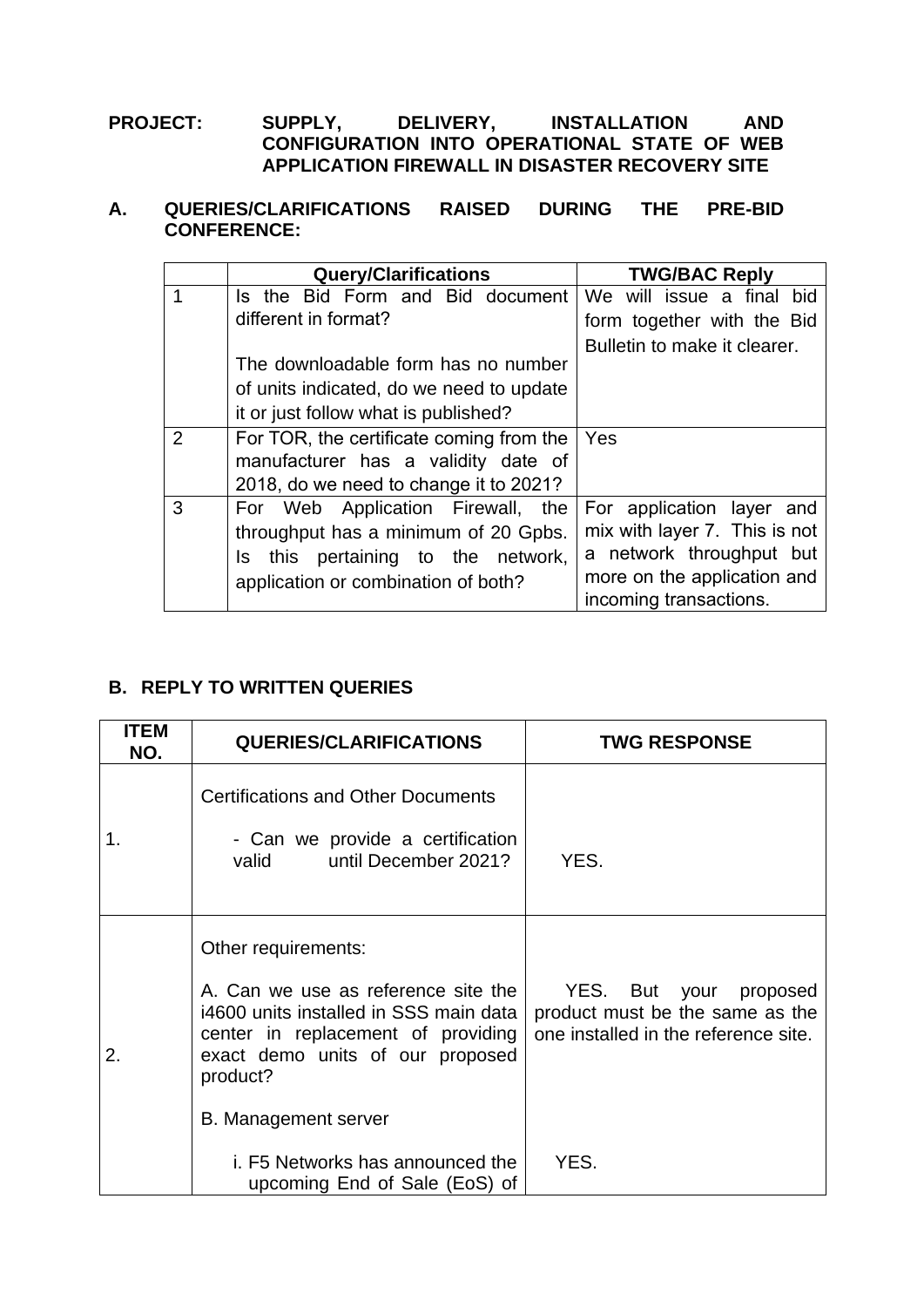|    | its physical server. In relation to<br>this, can we provide a dedicated<br>server for the proposed virtual<br>edition (BIG-IQ Virtual Edition<br>Centralized Manager) license?<br>ii. In line with the management<br>server request, can we also provide a<br>demo unit for the BIG IP appliance<br>which will be used as the test unit to<br>be managed by the BIG-IQ Server? | YES. As long as the demo unit<br>is the same as your proposed<br>product                                                                  |
|----|--------------------------------------------------------------------------------------------------------------------------------------------------------------------------------------------------------------------------------------------------------------------------------------------------------------------------------------------------------------------------------|-------------------------------------------------------------------------------------------------------------------------------------------|
| 3. | Bid form 02:                                                                                                                                                                                                                                                                                                                                                                   |                                                                                                                                           |
|    | May we request for the updated cost<br>bid breakdown?                                                                                                                                                                                                                                                                                                                          | Updated cost bid breakdown will<br>be provided.                                                                                           |
| 4. | 1.1 THROUGHPUT -<br>Is this<br>for<br>Application Throughput or Network<br>Throughput                                                                                                                                                                                                                                                                                          | <b>Application Throughput</b>                                                                                                             |
|    | 1.5 INTERFACE - Is it required to<br>have 8 x GE RJ45 bypass ports?                                                                                                                                                                                                                                                                                                            | Yes.                                                                                                                                      |
| 5. | How about the 2x 10g SFP+ ports?                                                                                                                                                                                                                                                                                                                                               | 8 x GE RJ45 bypass ports and 2x<br>10 <sub>g</sub><br>SFP+<br>ports<br>the<br>are<br>requirements for compliance.                         |
| 6. | 5.3.3 Should support the usage of   Yes, we can accept features that<br>URLs,<br>client<br>certificate<br>login<br>information, Windows or Kerberos<br>authentication<br>for User<br>Tracking.<br>(Identification of users is crucial for  <br>accountability and allows creation of<br>user specific policies) - Do you accept<br>features that are still in the roadmap?     | still in the roadmap<br>are<br>but<br>features stated in item 5.3.3 must<br>be delivered/complied first during<br>the post qualification. |
| 7. | 5.4.8 Must support custom event<br>creation. (Custom Event Creation<br>provides a mechanism to perform<br>selected actions after an event takes<br>place. Actions can include but is not<br>limited to sending email's, SNMP<br>traps, workflow task creation, ticketing<br>system incident creation,<br>pager<br>notification, and syslog publishing)                         |                                                                                                                                           |
|    | - Is it necessary for the WAF solution   Yes, it is necessary that WAF<br>that you are looking for to have these<br>features since these are<br>feature                                                                                                                                                                                                                        | should have this feature.                                                                                                                 |